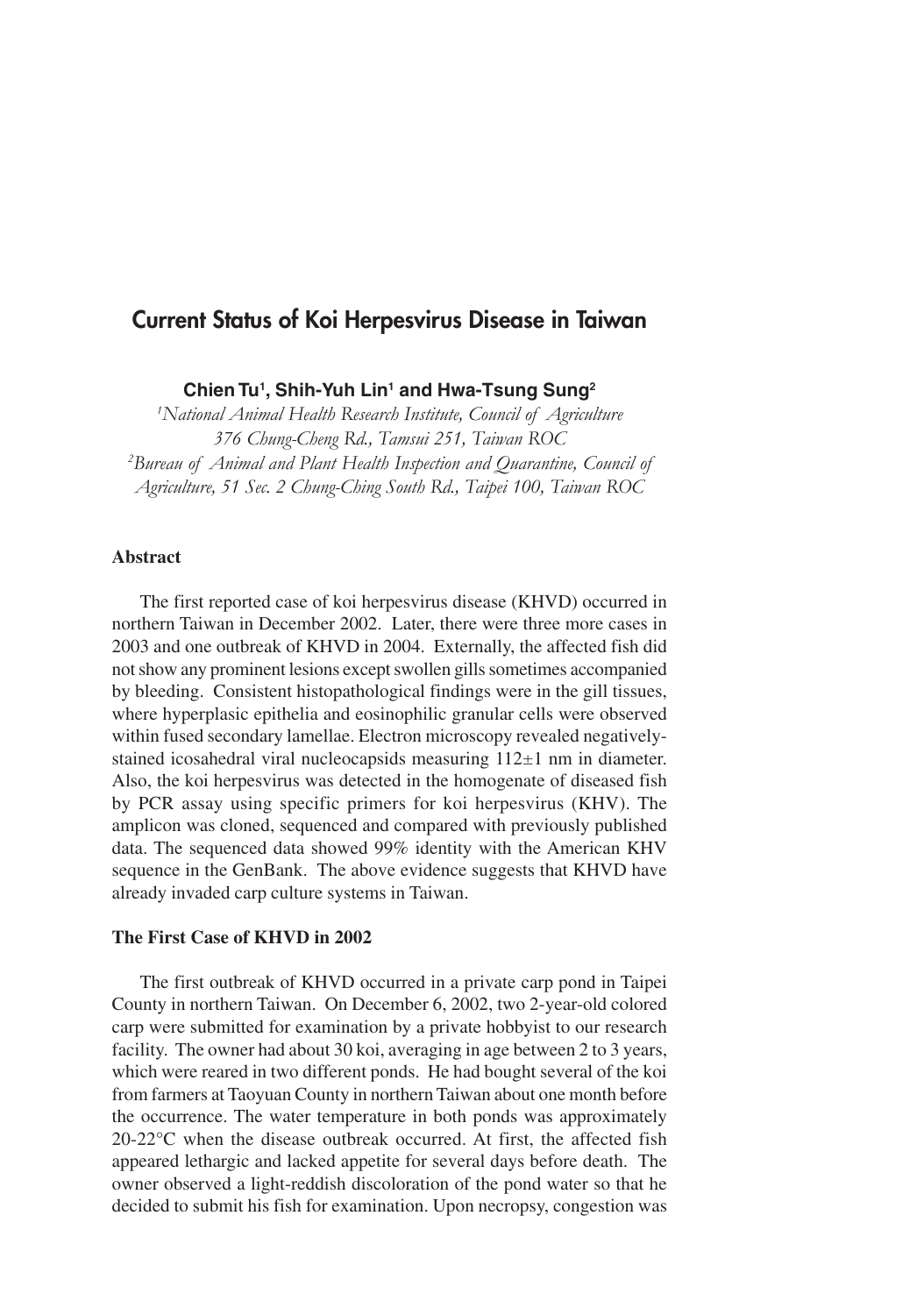observed at the base of the fins and tail, and the gills were swollen. Bleeding from the gill was observed in one fish. There were no other lesions found in the internal organs. For histological examination, tissues were fixed in 10% neutral-buffered formalin for 24 hours, embedded in paraffin, sectioned and stained with hematoxylin and eosin using all routine techniques. Histopathology of the gills showed hyperplasia and fusion of the secondary lamellae in the diseased fish. Necrotic epithelial cells accompanied by some eosinophilic granular cells were noted among the hyperplasic gill epithelia. Samples for bacterial examination of the liver, spleen and kidney were obtained by stabbing the organs with a sterile loop, inoculating samples onto blood agar (5% sheep red blood cell), then incubating them at 25°C for 48 hours. No bacterial growth was obtained from these samples. For viral isolation, the tissues (spleen, kidney and gill) of two diseased fish were homogenized with 10<sup>o</sup>PBS and centrifuged at 1500<sup>o</sup>g for 15 min. The supernatants were filtered through a 0.45µ pore-size filter and inoculated onto a monolayer of FHM, EPC, and BF-2 cell lines at 25°C; CHSE-24 and RTG-2 cell lines at 20°C, and observed for 14 days. There was no CPE in the inoculated cell lines after one blind passage. For electron microscopy, a herpeslike viral particle was found in the negatively-stained samples. For PCR assay, specific amplicons were produced using specific primers designed by Gilad *et al*. (2002) and Gray *et al*. (2002). The amplicons were cloned, sequenced and compared with all the data submitted to GenBank. Our sequenced result had 99% identity with that of American KHV in Genbank. KHV was diagnosed as the etiological agent of this outbreak.

As soon as KHVD was confirmed in the National Animal Research Institute, the Taipei County Livestock Disease Control Center and the Bureau of Animal and Plant Health Inspection and Quarantine (BAPHIQ) were notified of the results. These facilities are responsible for controlling the spread of newly emerging exotic animal diseases. Upon receiving our notice BAPHIQ sent an official document to all local County Livestock Disease Control Centers requesting the centers to investigate the current status of carp cultures in their respective counties. The public veterinarians began an investigation and discovered no new disease outbreaks among cultured carp in Taiwan. In addition, upon advise of the owner of the diseased fish, we also visited the suspected farm at Taoyuan County as the possible source of infection. Our investigation was unsuccessful because the owner of the fish farm had already closed his farm and fled the premises. Therefore, the source of the KHVD introduction to Taiwan is still unknown.

#### **The First Case of KHVD in 2003**

The first occurrence of KHVD in 2003 was at a private koi pond in Taipei. The case was transferred from the Taipei Animal Health Inspection Center to our laboratory. The total number of cultured koi in this incident was 20. Clinically, the affected fish were observed to be very sluggish and after 7-10 days, death occurred. Upon necropsy, only swelling of the gills was observed. Similar histopathological examinations and PCR assays were performed in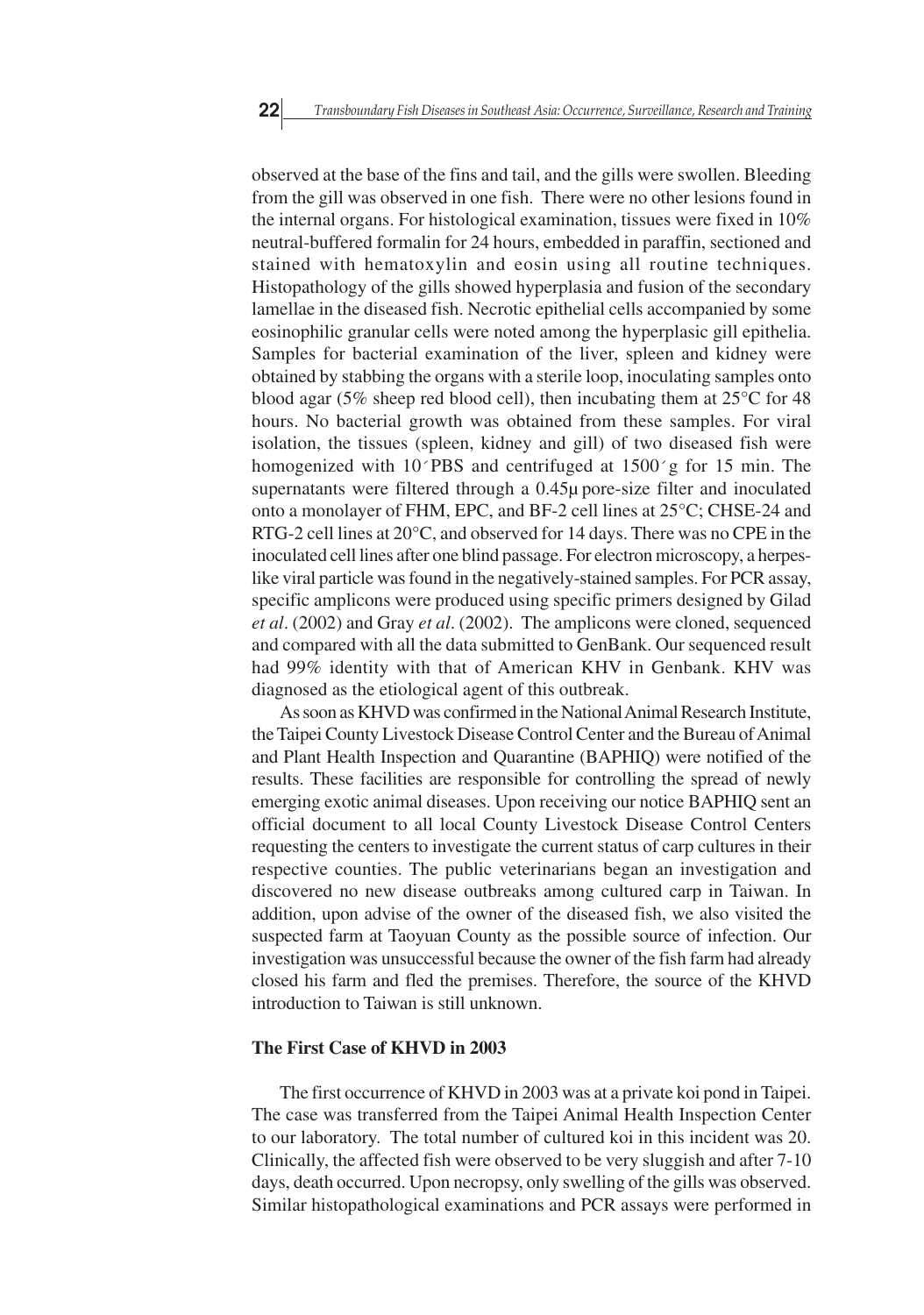this case, and results obtained were the same with findings in the 2002 case. Therefore, this case was also diagnosed as KHVD. All fish were eradicated and buried. As in the previous case, the origin of infection remains unknown.

# **The Second Case of KHVD in 2003**

The second case of KHVD also occurred in Taipei in 2003. The koi were reared in an artificial lake together with tilapia in a public park. The lake had approximately 300 koi with no recent introduction of new fish into the park ponds. The tilapia remained unaffected and had no deaths throughout the koi herpesvirus outbreak. The affected koi (2-3 years old) were lethargic and were floating near the water surface before death. Both dead and moribund fish were sent to our laboratory by the Taipei City Animal Health Inspection Center. The gross lesions were similar to those in the previous two outbreaks. The series of examinations were performed at our laboratory as previously described. Similar histopathological changes and PCR results were also obtained in this case.

Since the park is open to the public for 24 hours, it is very easy to gain access into the artificial lake. Because park officials have not introduced new koi, it was speculated that the outbreak of KHVD might have resulted from unauthorized release of diseased fish into the lake by unknown persons. All the fish in this case were destroyed.

## **The Third Case of KHVD in 2003**

The third outbreak of KHVD in 2003 also occurred in Taipei. Seven hundred 2-3 year old koi that were reared in a lake located at a public memorial hall became infected. Similar pathological changes and PCR results were found during examinations. It was suggested that all the fish be culled to prevent further spread of the disease. Since the public has access to the pond for 24 hours, the origin of this outbreak of KHVD is probably caused by the unintentional (unexpected) introduction of diseased fish by unknown park visitors.

#### **The First Case of KHVD in 2004**

The first outbreak of KHVD in 2004 occurred in a suburban area in Taipei County. The owner is a farmer who hatches, raises and sells the koi. The farmer's koi hatchery is located in southern Taiwan. After hatching, the fries are grown to juvenile, moved to the grow-out farm, and later sold in northern Taiwan. Water for the grow-out ponds comes from a spring. The water temperature was 22-23°C when the disease outbreak occurred. The diseased fish did not show any prominent clinical signs or gross lesions during the visual examinations. The histopathological and PCR results were identical with the findings in all previous cases. All the affected fish (about 1000 pieces) were destroyed. After disinfecting the rearing water with chlorine, it was drained and the ponds were left empty for 2 months before